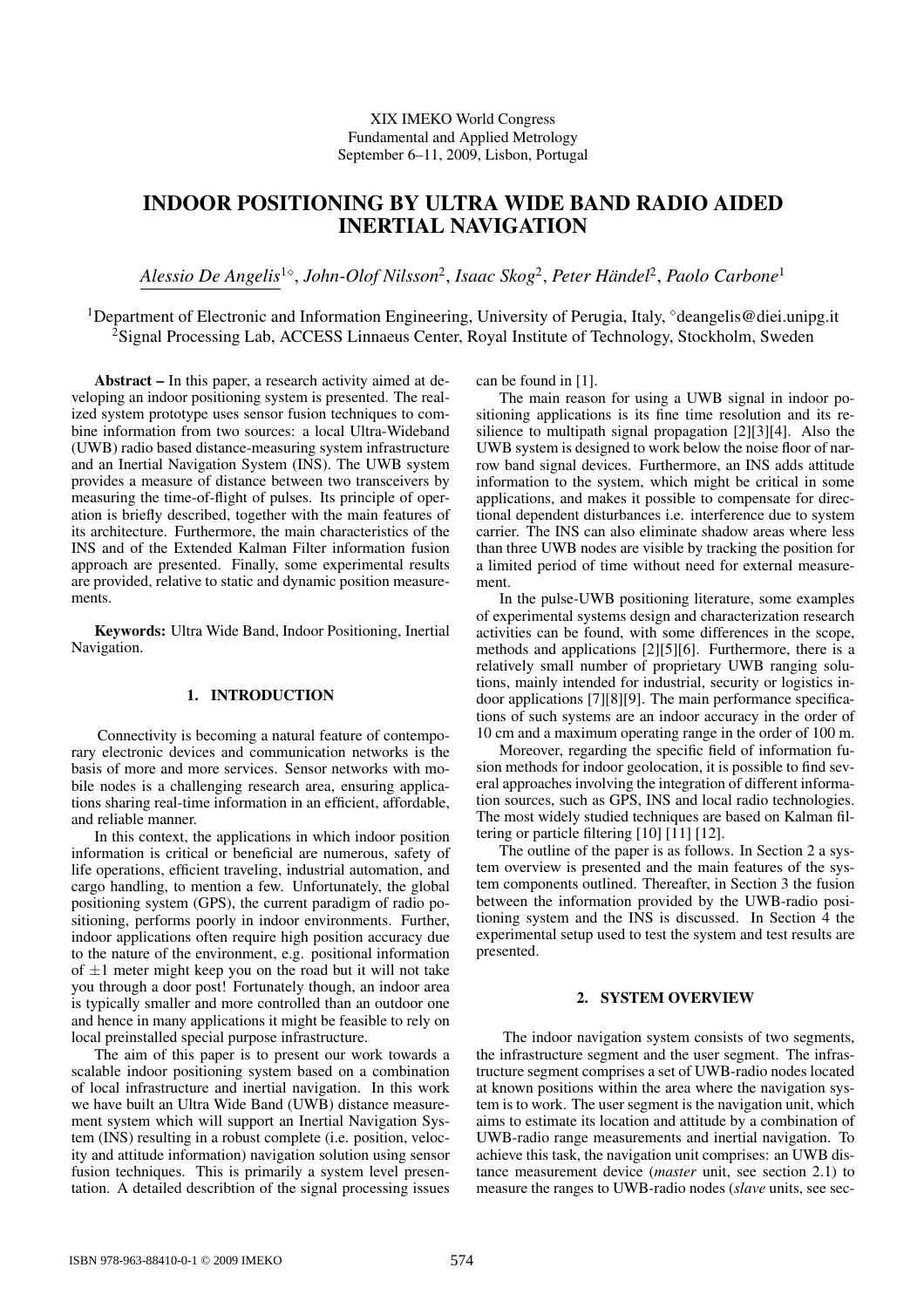

Fig. 1. Indoor navigation system architecture.

| Table 1. System specifications. |                                |
|---------------------------------|--------------------------------|
| UWB system                      |                                |
| Number of slave devices         |                                |
| Sampling rate (slave/s)         | $10$ [Hz]                      |
| Range error (std)               | $4 - 20$ [cm]                  |
| Maximum distance                | $12 \,[\mathrm{m}]$            |
| <b>IMU</b>                      |                                |
| Sampling Rate IMU               | 100 [Hz]                       |
| Gyroscope bias stability        | $\pm 0.2$ [ $\degree$ /s]      |
| Gyroscope noise std.            | $0.3 \,[\degree/s]$            |
| Accelerometer bias stability    | $\pm 0.03$ [m/s <sup>2</sup> ] |
| Accelerometer noise std.        | $0.01$ [m/s <sup>2</sup> ]     |

tion 2.1); an inertial measurement unit (IMU) providing acceleration and angular rate measurements for the INS; and a PC running an extended Kalman filter (EKF) used to combine and process the measurements into a navigation solution. Refer to Fig. 1 for an illustration of the system architecture and to Table 1 for system performance specifications.

# *2.1 Ultra wide band radio distance measurements*

The principle of operation of the UWB ranging system is based on the indirect measurement of the distance between transceivers, obtained by measuring the round-trip time (RTT) of an UWB pulse [2]. This approach has the advantage of a looser synchronization requirement when compared to other commonly used strategies such as time-of-arrival or time-difference-of-arrival [3] [4]. However, when measuring the RTT, the latency introduced by the responder devices has to be accurately measured or estimated. In the present system, this issue is addressed by performing a calibration of each slave unit.

The system is composed of a *master* device and several *slaves*. The master transceiver is capable of measuring RTT. This time interval measuring function is performed by a commercial time-to-digital converter (TDC) integrated circuit, the TDC-GP2 by Acam Messelectronic GmbH, with an rms resolution of 50 ps. A block diagram of the master is shown in Fig. 2.

The slave devices are not able to perform time interval measurements, but will instead, on request, after a fixed delay answer a UWB short pulse when another UWB short pulse is received, thus providing a "round trip". The slave unit has two modes of operation: *communication* mode and *responder* mode. Fig.  $3(a)$  shows a functional block diagram of the devices in communication mode, while the responder mode is illustrated in Fig. 3(b). By using logic circuits it is possible to switch between the two modes of operation. The control and timing functions are performed by a MSP430 low-power



Fig. 2. Block diagram of the master device.



**(b)** Responder mode

Fig. 3. Block diagram illustrating the two working modes of the slave device.



Fig. 4. UWB positioning pulse transceiver prototype.

microcontroller from Texas Instruments. The circuit architectures of both the master and the slave devices are based on the system presented in [13], while the UWB pulse generator modules have been built using step recovery diodes using the circuit design presented in [14]. Furthermore, omnidirectional wideband disc-cone antennas have been used in the receiving and transmitting sections of each device. Fig. 4 shows a picture of one of the realized prototypes.

A timing diagram for the operation of the system is provided in Fig. 5. It is divided in two sequential phases: *addressing* and *measurement*. In the first phase the master sends a 8-bit unique slave identifier code, using on-off keying with UWB pulses. In this basic modulation scheme, if a pulse is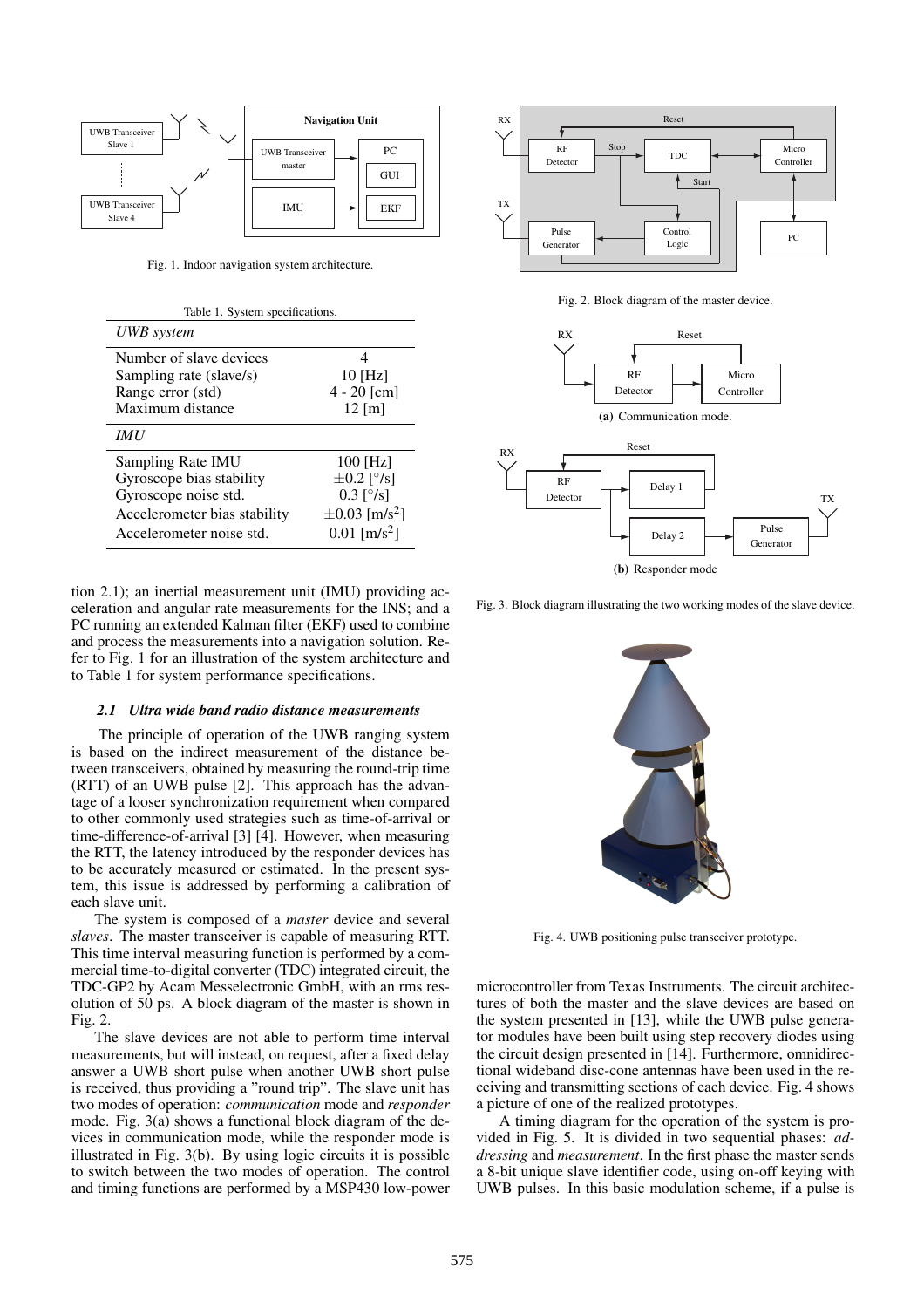

Fig. 5. Timing of the UWB ranging system.

transmitted in a specific time slot, then it is interpreted as a "1" bit. The absence of a pulse is seen as a "0" bit. During the addressing phase all the slaves are in communication mode and receive this message. At the end of this phase only the slave corresponding to the unique identifier is activated and transitions to responder state, while all the other slaves are disabled for a fixed amount of time. Subsequently, during the measurement phase, the master sends 10 measurement pulses and measures the RTT. The measurement pulses are spaced approximately 5 ms apart. After each pulse the measurement result is sent to the PC through a serial interface. The whole procedure is repeated every 100 ms, therefore the system is able to obtain measurement sets (10 measurements) from slaves at a frequency of 10 Hz. The reason the measurements are done in groups of 10 is that the addressing phase is relatively long (approx. 40 ms) in comparison with the time of a single measurement  $(<5$  ms).

## *2.2 Inertial navigation*

The INS can be divided into a sensor part (the IMU), and a computational part. A block diagram of the INS is shown in Fig. 6.

In our case the IMU is an Inertia-Link from MicroStrain with a USB-interface. The IMU contains temperature compensated MEMS triaxial accelerometer and gyroscope. The computational part is implemented on a PC to which the IMU is connected. The PC propagates mechanization equations to achieve a navigation solution. The mechanization equations are the differential equations that relate the inertial measurements to the position, velocity, and attitude of the navigation platform. Descriptions of common mechanization equations can be found in standard inertial navigation literature  $[15][16]$ .

Since the IMU in use has a strapdown configuration of the individual sensors, the measurements will be done in a sensor frame different from the navigation frame. Further, according to the equivalence principle, the gravitational acceleration of the navigational frame will be indistinguishable from a true acceleration in the accelerometer measurements and hence must be compensated for. This means that the propagation of the mechanization equations will have to be performed in several steps. As seen in Fig. 6, for each measurement instance we first integrate the gyroscope measurement to propagate the attitude (rotation between body frame and navigation frame) of the platform to the current instance. The accelerometer measurements are then transformed into the navigation frame, a gravity model is used to compensate for the gravita-



Fig. 6. Conceptional sketch of a strap-down INS. The dash arrows indicate possible points for insertion of calibration (aiding) data.

tional acceleration, and finally the resulting value is integrated to achieve position and velocity in the navigation frame.

The INS is selfcontained and with the right state initialization capable of giving a complete set of navigational states (position, velocity, and attitude). Inertial measurements can be done at a high rate (100 Hz), giving a high dynamic range, and are essentially immune to external disturbances. However, due to the integrative nature of the INS, which amplifies low frequency noise, and to the low performance solid state sensors in use, the errors will swiftly grow beyond acceptable levels after only a few seconds of stand alone use.

# **3. INFORMATION FUSION**

The objective of information fusion is to obtain more information than is present in any individual information source by combining information from different sources [17]. In practice, this means that by utilizing the complementary properties of the different information sources, the information fusion algorithm in a navigation application aims to reduce ambiguities in the measured information and thereby expand the spatial and temporal coverage in which the navigation system works.

As described in Section 2.2 the INS gives a complete set of navigational states (i.e., position, velocity, and attitude) and a high dynamic range, but has an unacceptable error growth rate as a stand alone system. The UWB radio range measurement system, described in Section 2.1, on the other hand, has a slow update rate, giving a low dynamic range, and does not provide a full set of navigational states (attitude difficult to observe), but provides position information with a bounded error. These complementary properties are utilized in the information fusion of the designed navigation system by implementing it using an UWB-radio range aided INS architecture. That is, the INS provides the main navigation solution and when a UWB-radio range measurement is available a range prediction is calculated based upon the current position estimate of the INS. The difference between the measured and predicted range is used as an observation for an EKF that houses a model for how the errors in the INS develop with time and how they relate to errors in the range predictions. The errors are estimated and fed back to the INS. An illustration of the system can be found in Fig. 7. Note that this type of system architechture is commonly used in GPS aided INS [15]. Also, this is a general standard procedure for inertial navigation with aids and a thorough description of this can be found in  $[16]$ .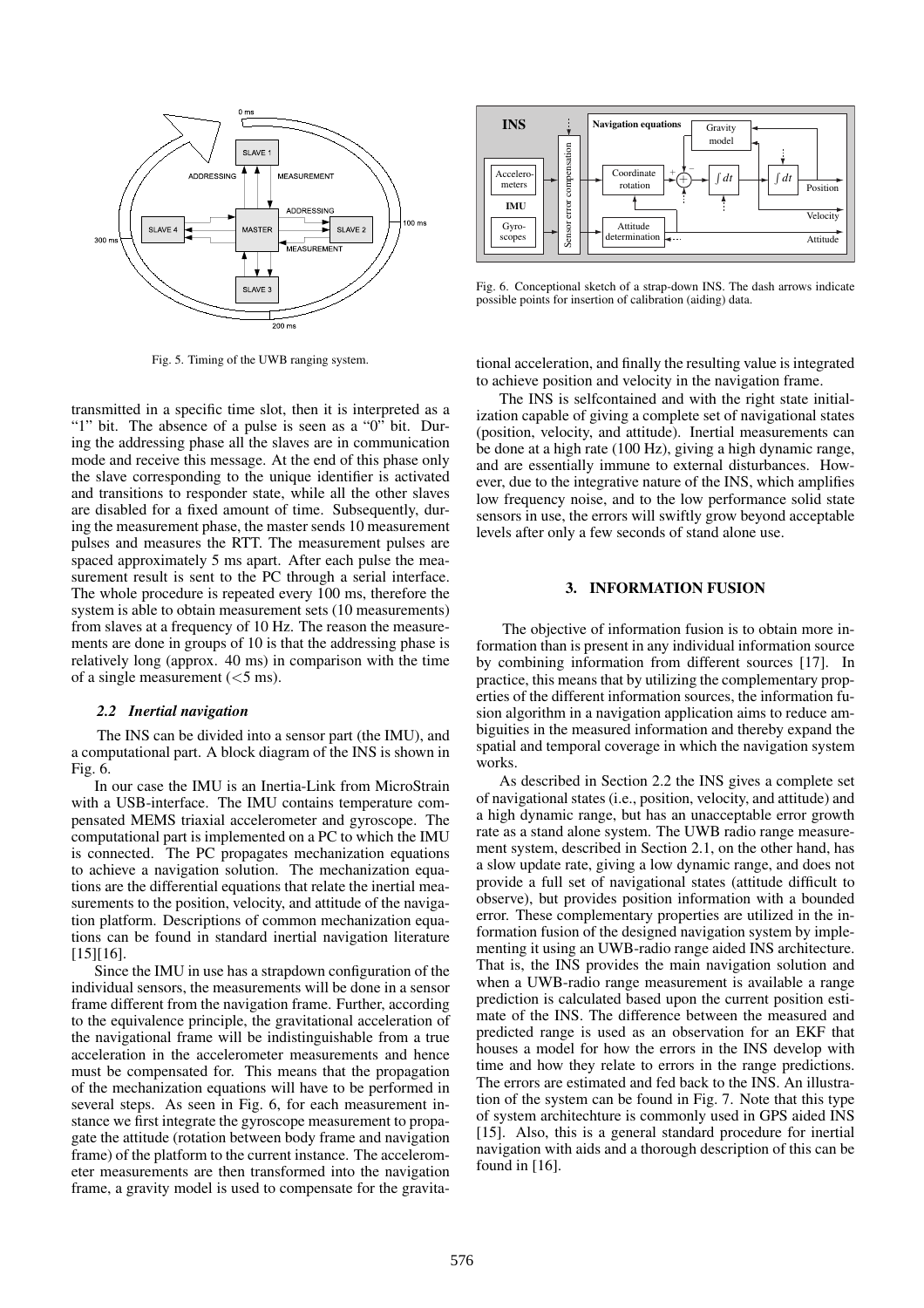

Fig. 7. Conceptional sketch of the information fusion.

# **4. TEST RESULTS**

The measurement were all carried out in an a indoor office environment with line-of-sight conditions.

## *4.1 Calibration*

The basic measurement in the UWB radio distance measurement system is the RTT of the radio pulse. The RTT depends on the distance the pulse has to travel plus a latency introduced by the hardware in the slave and master units. Due to manufacturing tolerances and varying cabling length this latency will vary slightly from slave to slave. Hence, to properly convert the RTT observations into distance estimates, each UWB slave unit will have to be calibrated individually. Moreover, for a proper information fusion in the EKF, the error variances of the distance measurements as a function of the true distances should be quantified during the calibration proceedure. To perform the calibration the slaves were placed at known distances from the master and for each distance 1000 RTT values relative to each slave were recorded. The resulting mean and standard deviation curves are shown in Fig. 8(a) and 8(b). A linear fit was performed on the data and subsequently used to transform the RTT measurement to distance measurement.

Further, due to self-interference from antenna cables and antenna stand the RTT showed a directional dependence. This dependence was measured by placing a slave unit at a fixed distance while turning the master. At each turning point 1000 RTT measurements were taken and the expected RTT based on the distance calibration was subtracted. The resulting deviation can be seen in Fig. 9. A sinus function was fitted to the data and subsequently used to compensate for the directional dependence.

## *4.2 UWB only positioning*

To inspect the quality of the distance measurements and their stand-alone positioning performance, the following experiments were conducted:

• A static measurement setup where the four UWB slave units were located in the corners of a imageable square and the UWB master unit located in the center of the square. With this setup 5000 measurements cycles (i.e. distance measurement to all four slaves) were collected and for each cycle the master's position was calculated as a least squares solution. A histogram of calculated positions around mean is shown in Fig. 10 together with the corresponding covariances;



Fig. 8. RTT-to-distance and RTT variance calibration curves.



Fig. 9. Orientation dependent deviation from expected RTT.

- A low dynamic test in which the four UWB slave units were located in the corners of an imageable rectangle and the UWB master unit was slowly moved in an 1x1 meter square trajectory. See Fig. 11 for an illustration. The master was held in a constant orientation to facilitate the correction of the orientation dependence of the RTT. Modelling the acceleration of the UWB master unit as random walk a real-time tracking filter (an EKF) was implemented. The resulting estimated positions can be seen in Fig. 11.
- A high dynamic test with the same trajectory, slave constellation, and tracking filter, but in which the master was jerked from corner to corner. The resulting estimated position can be seen in Fig. 12. To make comparison with the combined UWB and INS positioning possible no directional correction was done. Because of this, systematic errors can clearly be seen. Also the limited dynamic range can be observed in the overshoots in the corners and in the jagged estimated trajectory.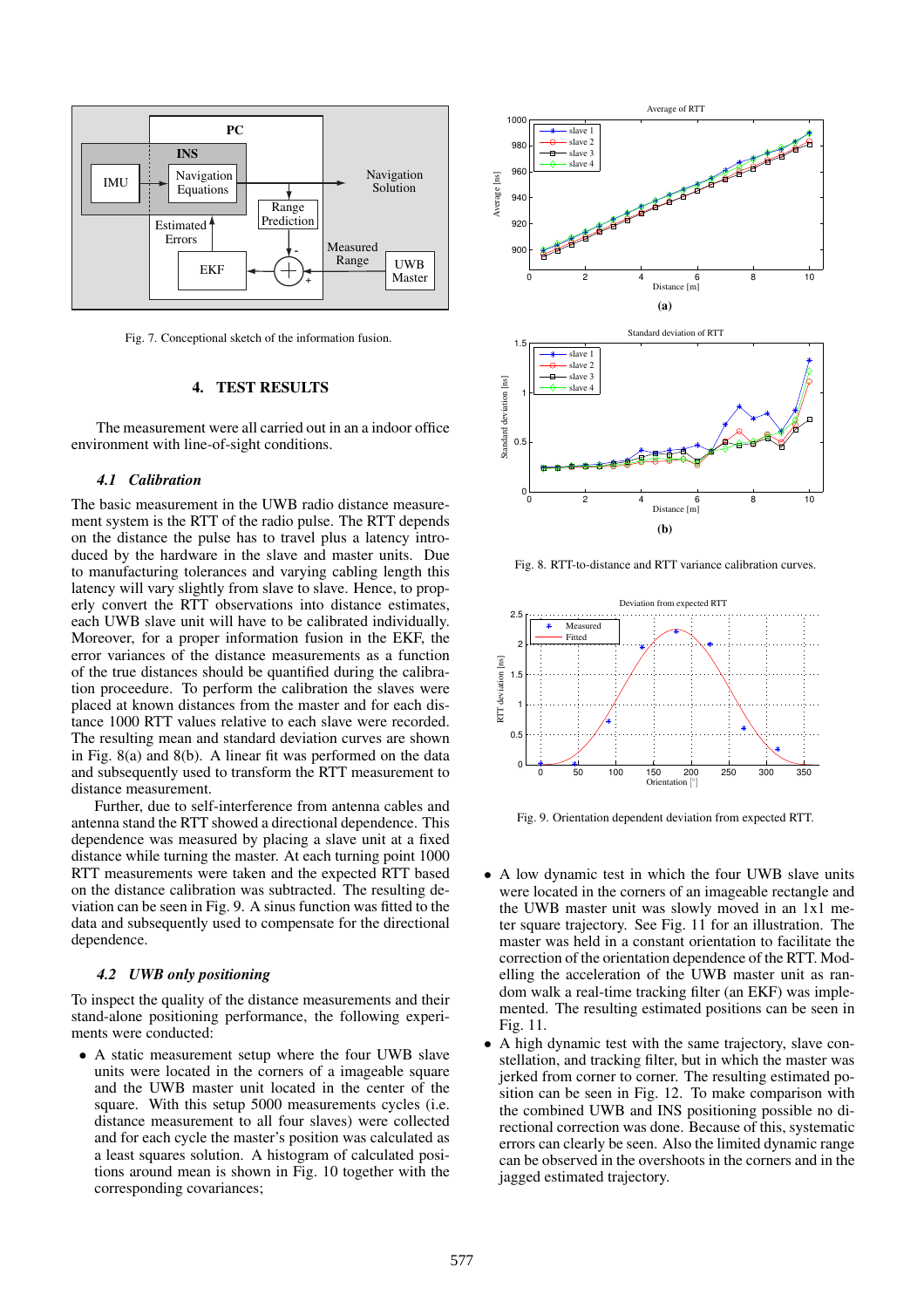

Fig. 10. Histogram of the position errors in the static measurement setup together with the corresponding sample covariance.



Fig. 11. Positioning result from low dynamic test in which only the UWB radio distance measurements were used and corrected for directional dependence and filtered by a trackingfilter.



Fig. 12. Positioning result from high dynamic test in which only the UWB radio distance measurements were used and filtered by a trackingfilter. Correction for directional dependance not included.

#### *4.3 Combined INS and UWB positioning*

As for the UWB only positioning the master had to be held in a constant (or known) orientation to facilitate the correc-



Fig. 13. Positioning results from high dynamic test in which the UWB radio distance measurement system is used to support the INS.

tion of the orientation dependence of the RTT. Hence, the directional information that the combined INS and UWB positioning gives is not just valuable by itself but also eliminates the position error which would otherwise arise because of unknown orientation. Fig. 13 shows the result of the combined INS and UWB positioning for the same data as the high dynamic UWB only positioning test. The improved dynamic range and elimination of the systematic errors can clearly be seen.

### **5. CONCLUSION**

In this paper, an indoor positioning system has been presented, by describing its architecture and presenting some experimental results. The system is based on the integration between an UWB positioning section and an INS. Particular focus has been dedicated in this paper to the description of the system components and their principle of operation. The results from experimental test have shown the capability of the system of statically and dynamically measure the position with an accuracy of the order of centimeters in a controlled indoor environment.

# **REFERENCES**

- [1] J.-O. Nilsson, A. De Angelis, I. Skog, P. Carbone, and P. Händel, "Signal processing issues in indoor positioning by ultra wide band radio aided inertial navigation," *European Signal Processing Conference Proceedings, 2009. EUSIPCO 2009*, August 2009.
- [2] R. Fontana, "Recent system applications of short-pulse ultrawideband (UWB) technology," *Microwave Theory and Techniques, IEEE Transactions on*, vol. 52, pp. 2087–2104, Sept. 2004.
- [3] H. Liu, H. Darabi, P. Banerjee, and J. Liu, "Survey of wireless indoor positioning techniques and systems," *Systems, Man, and Cybernetics, Part C: Applications and Reviews, IEEE Transactions on*, vol. 37, pp. 1067–1080, Nov. 2007.
- [4] S. Gezici, Z. Tian, G. Giannakis, H. Kobayashi, A. Molisch, H. Poor, and Z. Sahinoglu, "Localization via ultra-wideband radios: a look at positioning aspects for future sensor networks," *Signal Processing Magazine, IEEE*, vol. 22, pp. 70–84, July 2005.